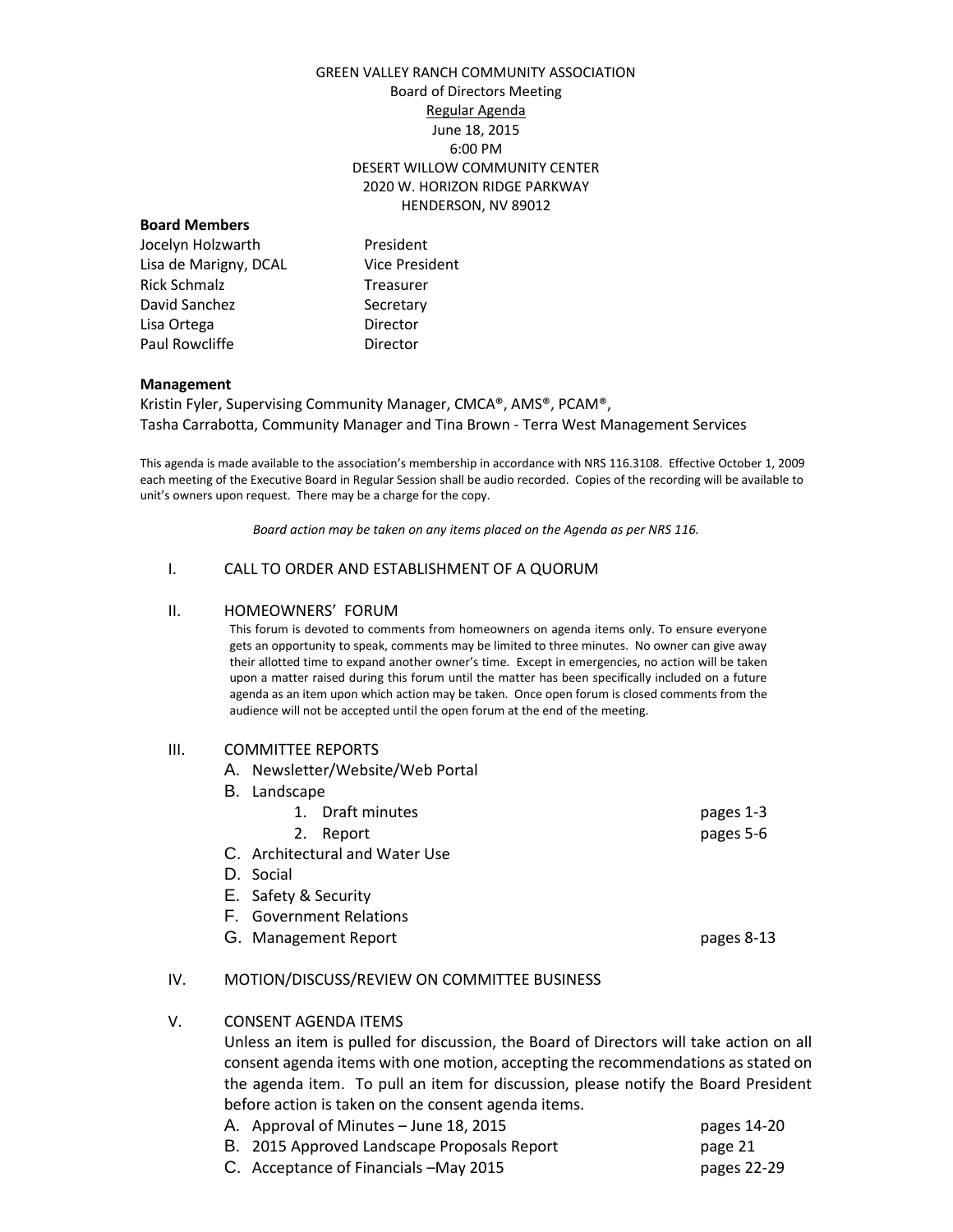|      | D. Review of Litigation Disclosure                                                                                 | pages 30-36 |  |
|------|--------------------------------------------------------------------------------------------------------------------|-------------|--|
|      | E. Next Meeting - August 20, 2015                                                                                  |             |  |
|      | F. Annual Calendar                                                                                                 | pages 37-38 |  |
|      | G. Priorities/Goals                                                                                                | page 39     |  |
|      | H. Reserve Expense Report                                                                                          | pages 40-42 |  |
|      | 2014 Reserve Projects moved to 2015<br>L.                                                                          | page 43     |  |
|      | 2015 Pending Reserve Projects<br>J.                                                                                | page 44     |  |
|      | K. 2016 Reserve Projects                                                                                           | page 45     |  |
| VI.  | Open Sealed Bids - Motion/Discuss/Review to approve management to open sealed<br>bids                              |             |  |
| VII. | <b>FINANCIAL</b>                                                                                                   |             |  |
|      | A. Treasurers Report                                                                                               | pages 46-47 |  |
|      | B. Reserve Target Funding Level - Motion/Discuss/Review to establish the reserve<br>target funding level (Schmalz) |             |  |

### VIII. UNFINISHED BUSINESS

VII.

- A. Cozy Hill Park Drainage Motion/Discuss/Review to approve/deny/postpone one of the landscape architects to draft a resolution
	- 1. MDA Consulting and the consulting page 48
	- 2. JW Zunino pages 49-52
- B. Insurance/Appraisal Motion/Discuss/Review to approve/deny/postpone the appraisal with insurance broker (Management)
	- 1. Meeting happened, Rick to report
- C. Root Management Motion/Discuss/Review to postpone root management set contract with First Choice (Management)
	- 1. Recommend Postponement
	- 2. Pending receipt of new proposal from First Choice
- D. South side of Desert Shadow Trail Motion/Discuss/Review to approve/deny/postpone the work on the south side of Desert Shadow Trail (Schmalz) page 53

|                                                                      | 1. Jaramillo                                                                  | pages 54-76 |
|----------------------------------------------------------------------|-------------------------------------------------------------------------------|-------------|
|                                                                      | 2. GTI                                                                        | pages 77-97 |
|                                                                      | E. Irrigation of Paseo Verde – Motion/Discuss/Review to approve/deny/postpone |             |
| the irrigation upgrades to Paseo Verde (Landscape Committee) page 98 |                                                                               |             |

- 1. Jaramillo pages 99-120
	- 2. GTI
- F. Blackwood to Paseo Verde Landscape Motion/Discuss/Review to approve/deny/postpone to open bids and possibly approve the landscaping work from Blackwood to Paseo Verde (Schmalz) page 141
- G. Landscaping on Paseo Verde in front of the Midbar Kodesh Temple Motion/Discuss/Review to approve/deny/postpone to open bids and possibly approve the landscaping work in front of Midbar Kodesh Temple on Paseo Verde (Schmalz) page 142
- H. Landscaping on both sides of Valle Verde Motion/Discuss/Review to approve/deny/postpone to open bids and possibly approve the landscaping work on both sides of Valle Verde (Schmalz) page 143
- I. Rock refurbishment on walking trail from Desert Shadow Trail to Windfall Motion/Discuss/Review to approve/deny/postpone to open bids and possibly approve the rock refurbishment on walking trail from Desert Shadow Trail to Windfall (Schmalz) page 144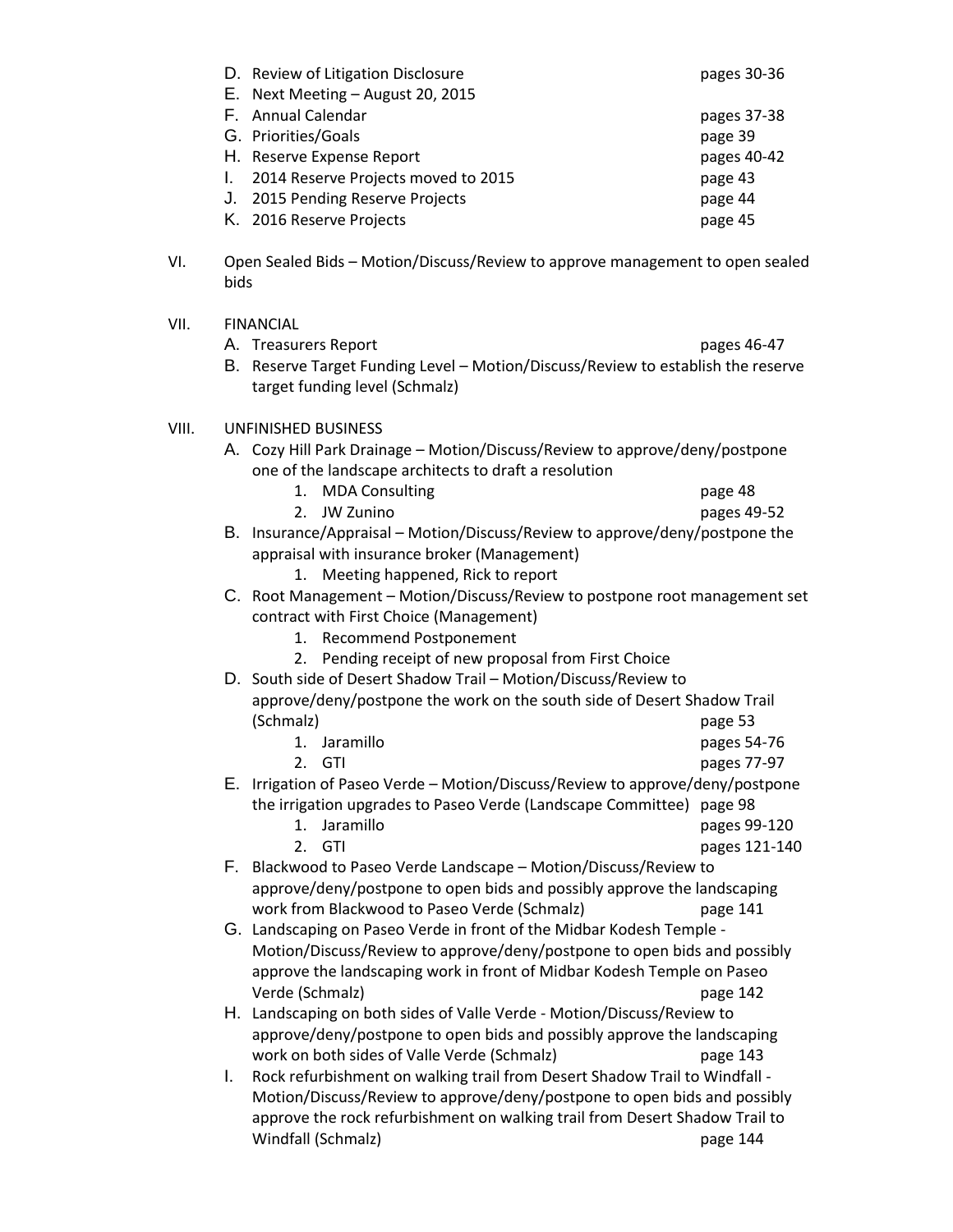- J. Landscape on north and south side of Paseo Verde Motion/Discuss/Review to approve/deny/postpone to open bids and possibly approve the landscaping work on the north and south side of Paseo Verde (Schmalz) page 145
- K. Landscape on both sides and median of Green Valley Parkway Motion/Discuss/Review to approve/deny/postpone to open bids and possibly approve the landscaping work on both sides and median of Green Valley Parkway (Schmalz) **page 146**
- L. New LED from Josh Stevens Park to Trail Motion/Discuss/Review to approve/deny/postpone to open bids and possibly approve the new installation of LED from Josh Stevens Park to Trail (Schmalz) page 147
- M. Retrofit the lights from Josh Stevens Park to Paseo Verde Motion/Discuss/Review to approve/deny/postpone to open bids and possibly approve retrofitting of lights from Josh Stevens Park to Paseo Verde (Schmalz) Page 148
- N. Retrofit the lights from Paseo Verde to 215 Motion/Discuss/Review to approve/deny/postpone to open bids and possibly approve retrofitting of lights from Paseo Verde to 215(Schmalz) page 149
- O. Pear Trees at Mountain Ridge and Palomino Motion/Discuss/Review the tree assessment from First Choice (Schmalz)
	- 1. Management has not received it yet
- P. Ungated Communities and gated entrance maintained by GVRCA Motion/Discuss/Review to landscape committee report on each entry (Schmalz)
- Q. Desert Shadow Trail behind Paseo Verde Park Motion/Discuss/Review landscape committee report on Board's direction to draft an RFP for Architectural Design and Consulting Services for the portion of Desert Shadow Trail that runs behind Paseo Verde Park (Schmalz)

# IX. NEW BUSINESS

- A. Wingbrook Park benches Motion/Discuss/Review to approve/deny/postpone the creation of a RFP to remove the benches and concrete slab closest to the street and replace with sod and relocate the bench to another park (Holzwarth)
- B. Wingbrook Park BBQ– Motion/Discuss/Review to approve/deny/postpone the removal of the BBQ at Wingbrook Park and place it in Friendship Park (Holzwarth)
- C. Scarlet Sunset Park table under gazebo– Motion/Discuss/Review to approve/deny/postpone the bid from Park Pro to install a circular table with benches until the gazebo at the Scarlet Sunset Park (Holzwarth) pages 150-153
- D. Paint the bottom of the wall on Desert Shadow Trail south side Motion/Discuss/Review to approve/deny/postpone the painting of the bottom of the wall on Desert Shadow Trail south side by Bob Fix It (Holzwarth)

Page 154

- E. Landscape Committee Member Motion/Discuss/Review to appoint a member to the Landscape Committee (de Marigny) page 155
- F. Landscape Committee and Board workshop Motion/Discuss/Review to schedule a workshop with the Landscape Committee (de Marigny)
- G. Addendum to the Landscape Maintenance Contract for traffic control Motion/Discuss/Review to approve/deny/postpone the addendum to the contract for \$750 per month for traffic control (Vendor) page 156
- H. Xeriscape the areas by Monument Pointe pedestrian gates Motion/Discuss/Review to approve/deny/postpone the proposals from Jaramillo for xeriscape (Board) **pages 157-158**